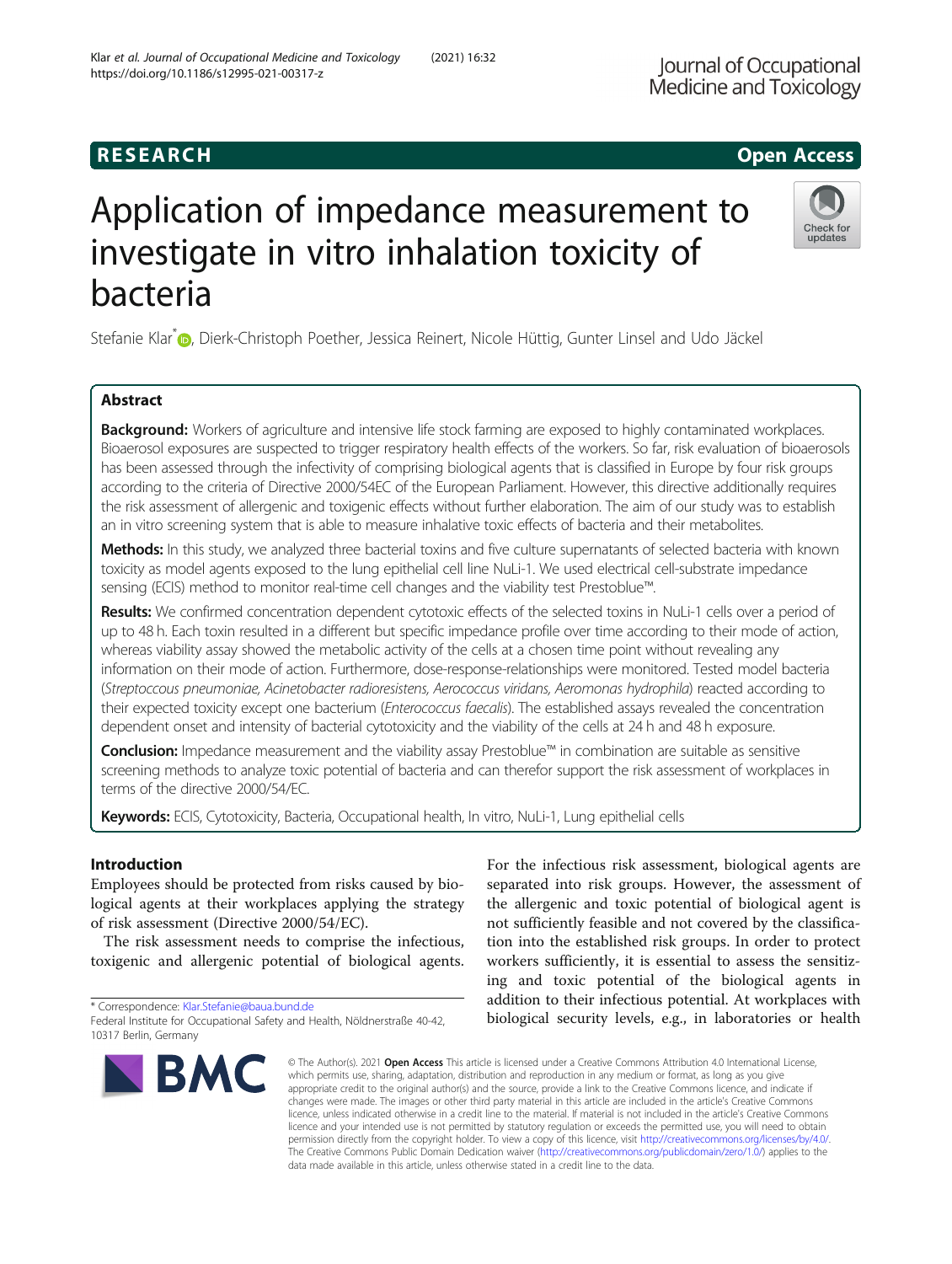facilities, biological agents are known in most cases and protective measures are based on their risk group. However, in case of agriculture, waste management, etc., the assessment is much more difficult, as the composition of biological agents is much more complex and varies widely. Diseases of toxic and allergenic causes play a major role in addition to infectious diseases [\[1](#page-8-0)]. Nonetheless, in Germany, there is no commitment to measure biological agents at workplaces.

Up to now, the toxic potential of biological agents is often estimated exclusively by the endotoxin content and has been reviewed in several publications [\[2](#page-8-0)-[4\]](#page-8-0), although other components influence the toxic potential as well. These include, for example, exotoxins of the bacteria and mycotoxins of molds. They are secreted in the course of secondary metabolism and are not vital for the microorganisms. Exotoxins are usually proteins, while mycotoxins belong to a wide variety of chemical substances. These toxins can act in very different ways.

A known bacterial toxin, which has a health adverse effect in the lungs, is the pertussis toxin from Bordetella pertussis. It acts on the epithelial cells of the lungs and impairs their barrier function and furthermore the innate immune response [[5\]](#page-9-0). Another example, the alphatoxin of Staphylococcus aureus is also involved in pneumonia and attacks pulmonary epithelial cells. The toxin forms transmembrane pores, which leads to the collapse of the cells and epithelial cells can no longer exercise their barrier function  $[6]$  $[6]$ . These are just two examples of many bacterial toxins that can have an impact on the lungs. Lung epithelial cells represent the first row of host defense and biological barrier against potentially harmful substances as well as microorganisms. The toxic effects range from a regulatory disturbance, e.g., inflammatory effects caused by endotoxins, to necrotic or apoptotic cell destruction [\[7](#page-9-0)]. In order to be able to assess the toxicity of biological agents, it is important to establish standardized methods providing information on possible cellular effects. Among many in vitro methods, impedance measurement is a promising label-free, nondestructive real-time method for detecting cell responses to e.g., toxins of chemical or biological origin. This method was primarily used to study the adhesion of cultured cell lines [[8](#page-9-0)]. The "electric cell-substrate impedance sensing" (ECIS) method is based on cells growing adhered to small gold electrodes located at the bottom of cell culture dishes. Cells act as dielectric layers which results in a measurable cell-specific impedance. Cytotoxic substances affect cells and thus changes in the impedance can be monitored. ECIS has been intensively tested and is routinely used to analyze e.g., the adherence and distribution of cells, cell movements, cell-cell contacts, cell proliferation and in vitro toxicology in real time [\[9](#page-9-0)].

Some studies have shown that half-maximum effective concentrations obtained with ECIS match the values of other cytotoxicity assays such as neutral red uptake (NRU), (3-(4,5-dimethylthiazol-2-yl)-2,5-diphenyltetrazolium bromide (MTT) test, lactate dehydrogenase (LDH) measurement, [\[10](#page-9-0)-[12\]](#page-9-0).

It is well known that occupational inhalational exposure to bioaerosols of high microbial load could lead to respiratory disease like inflammation, allergies and infections [[13,](#page-9-0) [14\]](#page-9-0). For our studies, we choose the NuLi-1 cell line, which is often used for in vitro studies of cystic fibrosis [\[15\]](#page-9-0). The cell line display several of the primary culture properties and exhibit characteristics of a polarized differentiated epithelium in air liquid interface (ALI) cultivation  $[16, 17]$  $[16, 17]$  $[16, 17]$  $[16, 17]$ . NuLi-1 cells are suitable for studying innate immunity and have also been used to study mechanisms of bacterial infection and inflammation [[18-20](#page-9-0)]. More importantly, this cell line is hTERTtransfected and of human origin, thereby overcoming the constraints of using primary cells, like limited passage number, and donor dependent heterogeneity.

In this study, the ECIS method in combination with a viability assay was applied to investigate the response of the human lung epithelial cell line NuLi-1 to bacterial toxins and culture supernatant. To verify the toxic impact three bacterial toxins (Streptolysin-O, Hygromycin B and Nigericin) have been tested. Streptolysin O is a pore-forming hemolytic exotoxin. Hygromycin B is an antibiotic produced by the bacterium Streptomyces hygroscopicus inhibiting protein synthesis and Nigericin also produced by Streptomyces hygroscopicus is an ionophore (antiporter of  $H^+$  and  $K^+$ ). Hereinafter, analysis of culture supernatants of four bacteria with known toxicity (Streptococcus pneumoniae, Acinetobacter radioresistens, Enterococcus faecalis, Aeromonas hydrophila) were performed. S. pneumoniae and A. hydrophila are known as toxin-producers whose toxins have a cell-damaging effect by perforating the membrane of host cells [[21](#page-9-0), [22](#page-9-0)]. A. radioresistens is known for lacing vesicles, so-called "outer membrane vesicles (OMV)", which may play a role in the induction of apoptosis [[23,](#page-9-0) [24\]](#page-9-0). E. faecalis is a bacterium found in the intestine and highly virulent strains are able to form a cytolysine [[25](#page-9-0)]. In order to investigate a relatively unknown bacterium in this experimental setup, we also studied the properties of A. viridans, which was often found in intensive animal husbandry facilities [\[26](#page-9-0)].

#### Material and methods Cell culture

NuLi-1 cells (ATCC-CRL-4011) were obtained from the American Type Culture Collection (ATCC, Virginia, USA). The hTERT (human telomerase reverse transcriptase)-transfected cell line derived from 36-year-old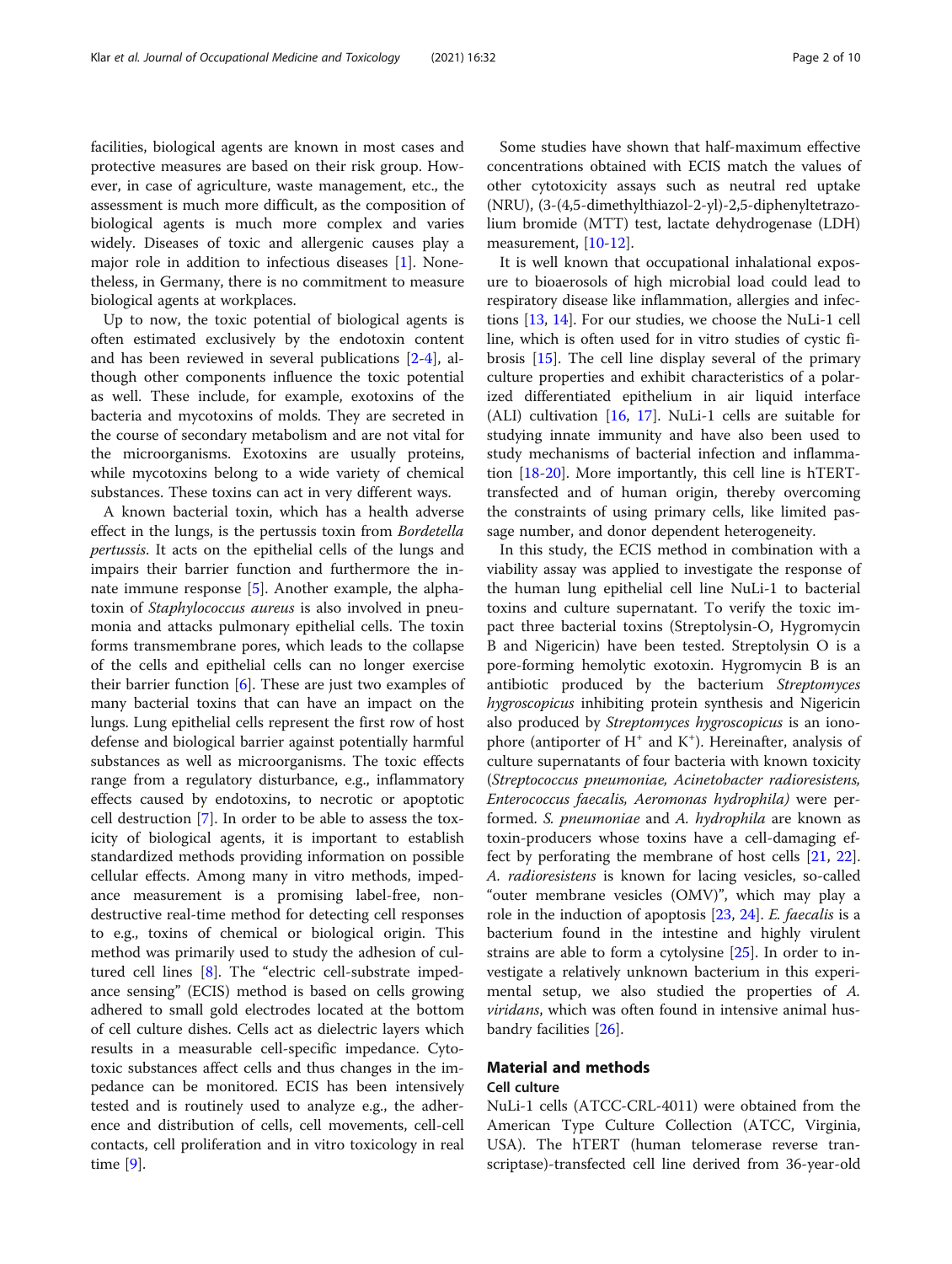healthy male human donor. Cells do not undergo growth arrest in cell culture due to retroviral expression of the telomerase and human papilloma virus-16 E6/E7 genes. They were grown in supplemented serum-free airway epithelial cell basal medium (AECBM; ATCC-PCS-300- 040; ATCC-PCS-300-030). Cells were culture in CELL-BIND cell culture flasks (Corning®, NY, USA) under standard conditions (37 °C; 5%  $CO<sub>2</sub>$ ). Only cells between passages 4 and 11 were used for experiments.

#### Toxins

Toxins were obtained from the following manufacturers: Streptolysin O from Sigma-Aldrich (S5265; Saint Louis, Missouri, USA); Nigericin from Invivogen (tlrl-nig; San Diego, USA) and Hygromycin B from Roche (H777–2; Mannheim, Germany). All toxins were dissolved and stored according to manufacturer's specifications.

#### Bacteria

Streptococcus pneumoniae (NCTC7466), Acinetobacter radioresistens (DSMZ 6976), Enterococcus faecalis (DSMZ 20478), Aeromonas hydrophila (DSMZ 30187) and Aerococcus viridans (DSMZ 20340) were acquired from the National Collection of Type Cultures (NCTC, Salisbury, UK) and the German Collection of Microorganisms and Cell Culture GmbH (DSMZ; Braunschweig, Germany). All bacteria were cultured in Todd Hewitt Broth + 0.5% yeast extract (THY) medium overnight until stationary growth phase. Subsequently, the colonyforming units were determined per ml (cfu/ml) summarized in Table 1. For toxicity testing, cultures were centrifuged (15.000 x g) to separate bacteria from culture supernatants. Culture supernatants were filtered (0.2 μm sterile filter) and stored until use at − 80 °C. For experiments, four different dilutions of the sterile culture supernatants were used.

#### Impedance measurements and data processing

Impedance measurements were carried out using the ECIS system (ECIS-Z Theta; Applied Biophysics; New York, USA) equipped with a 96-well station. In order to produce a confluent monolayer of NuLi-1 cells for the ECIS assay, cells were seeded at a concentration of  $1 \times$ 

Table 1 Corresponding concentrations (colony forming units (cfu)/ml) of the used bacterial culture supernatants

| <b>Bacteria</b>   | cfu/ml   |
|-------------------|----------|
| E. faecalis       | 2.40E+08 |
| A. radioresistens | 1.80E+09 |
| S. pneumoniae     | 3.40E+07 |
| A. viridans       | 1.50E+08 |
| A. hydrophila     | 3.70E+09 |
|                   |          |

 $10<sup>4</sup>$  cells /well in a 96 well cell culture test plate (96idf10e, Applied Biophysics). For this purpose, the wells were previously coated with 100 μl collagen IV solution (Sigma Aldrich; c = 60 μg/ml) for 60 min at room temperature. Afterwards, collagen was removed and replaced by 100 μl AECBM medium. Subsequently, 200 μl cell suspension per well was added and cells were incubated for 48 h at 37 °C/ 5%  $CO<sub>2</sub>$  until a confluent monolayer was reached which was confirmed by a plateau of the impedance measurement. For exposure, 200 μl of medium was removed. In addition to the remaining 100 μl medium, 100 μl fresh medium and 100 μl sample were added (total volume per well 300 μl). ECIS assay was carried out at frequencies of 4, 16 and 64 kHz for each well over a measuring period for another 48 h. Measurements were set up in the minimum time interval allowed by the 96-well plate which means every single well was measured repeatedly every 4 min. The data were analyzed using the Applied Biophysics Z-theta Analysis Software v 1.2.92.0. To analyze ECIS results, impedance values were normalized using the analysis software by subtracting each measured value (n) by the initial value  $(n_0)$ , n-n<sub>0</sub> thus all values become zero at the time point when samples were added. Sample exposed cells where then compared to media only control cells. The Graph Pad Prism Software was used to graphically represent the impedance values reflecting cell monolayer integrity and overall response to the samples over the period of measurement of 48 h at 6 h intervals and differences between the supernatant exposed data and control data are shown.

#### Viability assay

Viability of NuLi-1 cells was determined by the resazurin-based PrestoBlue™ assay (Invitrogen; A13262; Carlsbad, USA). Non-fluorescent resazurin is reduced to highly fluorescent resofurin in metabolic active cells. For the experiments,  $1 \times 10^4$  cells/well on a 96-well microtiter plate (Cellbind clear flat bottom, black, Corning) were seeded and incubated for 48 h at  $37 \text{ °C}$ /  $5\%$   $CO<sub>2</sub>$  until a confluent monolayer was reached. At the beginning of the exposure, 200 μl of medium were removed. In addition to the remaining 100 μl medium, 100 μl of fresh medium and 100 μl sample were added (total volume per well 300 μl) in triplicates incubated for further 24 and 48 h respectively. After exposure time, supernatants were removed and 10% Prestoblue™ solution in AECBM was added to each approach and incubated for additional 2 h. Changes in cell viability was measured by fluorescence spectroscopy (excitation:570 nm/ emission:610 nm). Viability was expressed as a percentage relative to the negative control.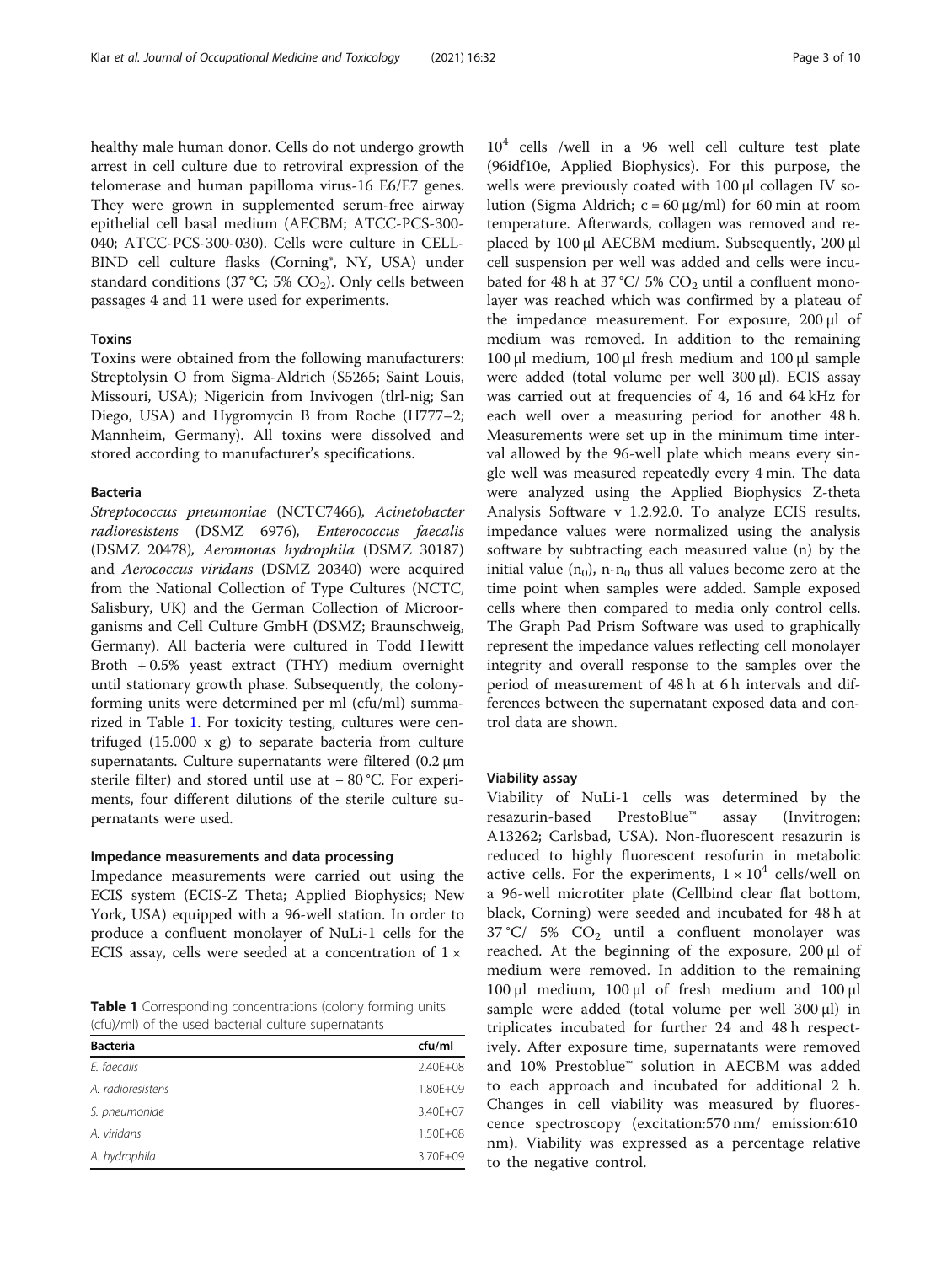#### Statistical analysis

Mean values and standard deviation of three independent experiments are reported. Statistical analysis was performed using t-tests in Graph Pad Prism (Version 8). Values of  $p < 0.05$  were considered statistically significant.  $EC_{50}$  values (concentration of which the half of the maximum adverse effect was detected) at a defined time point was calculated by the Graph Pad Prism Software from viability values using the sigmoidal, 4PL, x is log (concentration) mathematical model.

#### Results

#### Dose dependent effect on epithelial cells exposed to bacterial toxins

Three bacterial toxins Streptolysin O, Hygromycin B and Nigericin, which all have different attack points in the cell, were separately applied to a confluent cell layer of NuLi-1 cells and viability changes were determined after 24 and 48 h using the Prestoblue™ assay. In parallel, impedance was measured over a period of 48 h.

All three toxins induced a dose-dependent cytotoxic effect to NuLi-1 cells, but at different concentrations (Fig. 1) as confirmed using the viability assay. Streptolysin O worked in a low nanomolar range (0.21–6.9 nM), Nigericin in a low micromolar range  $(0.16-5 \mu M)$  and Hygromycin B was toxic at higher μ-molar concentrations (8–252 μM). Half maximal effective concentration (EC50) of bacterial toxins were calculated for 24 or 48 h. The exposure data were used to plot a dose-response curve and calculate the EC50 values for each toxin (Table [2](#page-4-0)). The EC50 values for Streptolysin O of 0.002 μM for 24 h and 0.002 μM for 48 h are equal. In contrast, the EC50 values for Nigericin increased from  $0.9 \mu$ M (24 h) to 1.1  $\mu$ M after 48 h. The EC50 value of hygromycin B dropped from 40.3 μM (24 h) to 24.5 μM after 48 h. In summary, the EC50 calculation for the toxins showed that Hygromycin B is the toxin with the lowest toxicity, followed by Nigericin and Streptolysin O with the strongest toxicity.

The impedance measurements showed that a decrease of the impedance values, i.e., loss in cell-cell contacts, i.e., loss in cell-adhesion-integrity was induced by all three toxins, but at different time-points, concentrations and in a different way (Fig. [2](#page-6-0) a-c). Streptolysin O led to an impedance reduction in lung epithelial cells quite early after addition of the compound and impedance values dropped continuously until the end of measurement even at the lowest concentration. The time course showed that all concentrations induced to a decrease in impedance. The higher the concentration, the earlier the effect of streptolysin O began and the stronger the effect was. The impedance changes caused by Nigericin were induced immediately after addition of a concentration of 1.25 μM and higher. However, Nigericin led first to an increase in impedance, which then slowly decreased depending on the used concentration over time. The course of time of Hygromycin B, on the other hand, showed that all concentrations led to a decrease in impedance similar to that of Streptolysin O. But in comparison the effects appear much later and in addition the effect of Hygromycin B is much weaker than that of Streptolysin O. When looking at the impedance profiles, it is noticeable that the course of Streptolysin O and Hygromycin B is monophasic. The impedance profile of

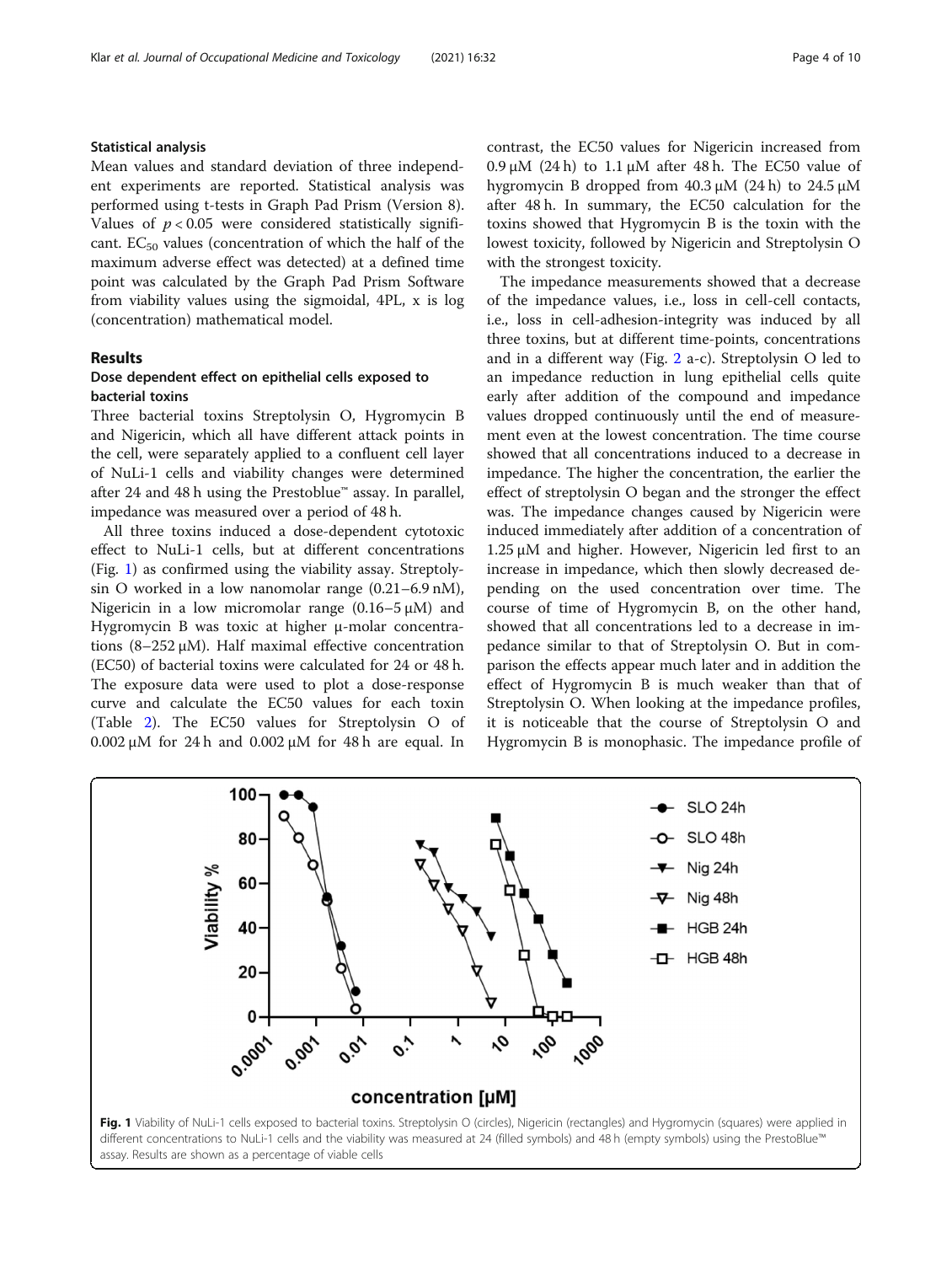|                | EC50 $(\mu M)$ |       |
|----------------|----------------|-------|
| Toxin          | 24h            | 48h   |
| Streptolysin O | 0.002          | 0.002 |
| Nigericin      | 0.9            |       |
| Hygromycin B   | 40.3           | 24.5  |

<span id="page-4-0"></span>Table 2 Calculated EC50 values (μM) of bacterial toxins after 24 and 48 h of exposure using viability data

Nigericin showed a biphasic reaction characteristic with a higher impedance after 12 h, an equal impedance after 24 h and a lower impedance after 48 h.

#### Dose dependent effect on epithelial cells exposed to a range of bacterial supernatants

After showing the dependence of pure substances bacterial culture supernatants were analyzed using the established assays. Cells were exposed to four dilutions of the supernatants from the stationary phase culture. The optimal dilutions for the representation of a doseresponse relationship were determined in preliminary tests (data not shown) for each bacterium based on the early stationary phase culture.

The Prestoblue™ assay was used to determine cells viability using four dilutions (expressed as percentage of the culture supernatant in the sample) of bacterial supernatants at 24 h and 48 h respectively (Fig. [3](#page-6-0) a-e). The results showed no decline in viability in the presence of the culture supernatant of E. faecalis. For A. radioresistens, there was a significant but low loss of viability after 48 h for the highest three concentrations of the culture supernatants. The supernatants of the other three bacteria S. pneumoniae, A. viridans and A. hydrophila showed a significant loss of viability already after 24 h. The EC50 values were calculated for 24 and 48 h after adding culture supernatants (Table [3](#page-7-0)). The EC50 values showed the lowest toxicity for S. pneumoniae  $(EC50<sub>24h</sub>)$ 34%;  $EC50<sub>48h</sub>$  19%), a strong toxicity for A. viridans  $(EC50<sub>24h</sub> 21%; EC50<sub>48h</sub> 11%)$  and the strongest toxicity for A. hydrophila (EC50<sub>24h</sub> 0.1%; EC50<sub>48h</sub> 0.1%). The EC50 values for E. faecalis and A. radioresistens could not be calculated.

Additionally, the impedance measurement was used to monitor the cell changes of the NuLi-1 cells while exposed to the same dilutions of bacterial culture supernatants as in the viability assay over 48 h (Fig. [4](#page-7-0) a-e). The results showed that  $E$ . *faecalis* (Fig. [4](#page-7-0)a) did not cause any change of NuLi-1 cells within 48 h in the feasible dilution range, since there was no change in impedance at any dilution tested compared to the control. For A. radioresistens the impedance in all four dilutions decreased slightly in the first 20 h. Afterwards the 28% and 55% sample increasingly lost impedance whereas the lower concentrated supernatants constantly decreased over time. S. *pneumoniae* (Fig. [4c](#page-7-0)), on the other hand,

showed first a slight increase followed by a continuous decrease in cell resistance directly from the beginning at the two highest concentrations. In contrast to S. pneumoniae, A. viridans showed a sudden drop in cell resistance from the beginning of the exposure, which remains the same for the rest of the measurement time. A. hydrophila showed a continuous decrease in cell resistance from the beginning of the exposure at the two highest concentrations, whereas the lower concentrations led first to an increase of the cell resistance followed by a continuous decrease over the measurement time. Thus, the data indicate that cytotoxicity potential was dependent on the quantity of toxic secondary metabolites of the bacterial culture supernatant, which could be distinguished using the ECIS system.

#### Discussion and conclusion

Our results of the chosen test strategy indicate that the chosen toxins and culture supernatants of bacteria can influence NuLi-1 cell-layer formation and viability in a dose dependent manner, as indicated by the changes in impedance and viability values of the exposed cells compared to not exposed control cells.

The toxin impedance measurements showed a dosedependent profile typical for each tested toxin and could therefore an appropriate method to distinguish the mechanisms of toxins.

Streptolysin O from Streptococcus pyogenes is a secreted protein of the group of thiol-activated cytolysins (TACY) [[27\]](#page-9-0). The initial interaction of the TACY family is to bind cholesterol-containing membranes and then oligomerize to form transmembrane pores leading to subsequent a cell collapse [\[28](#page-9-0)]. This effect could be described very well by our impedance and viability measurements. The Streptolysin O impedance profile showed a rapid drop in impedance completed with a low viability of the cells measured after 24 and 48 h exposure. Hygromycin B is an antibiotic synthesized by Streptomyces hygroscopicus. It inhibits the protein biosynthesis leading to cell death [\[29,](#page-9-0) [30](#page-9-0)]. The Hygromycin B profile showed a delayed drop in cellular impedance due to inhibited protein biosynthesis. The cytotoxic effect of the inhibited protein synthesis takes some time until effects are measurable as cells can rely on their present available proteins in the cells. The third toxin Nigericin is an ionophore, also synthesized by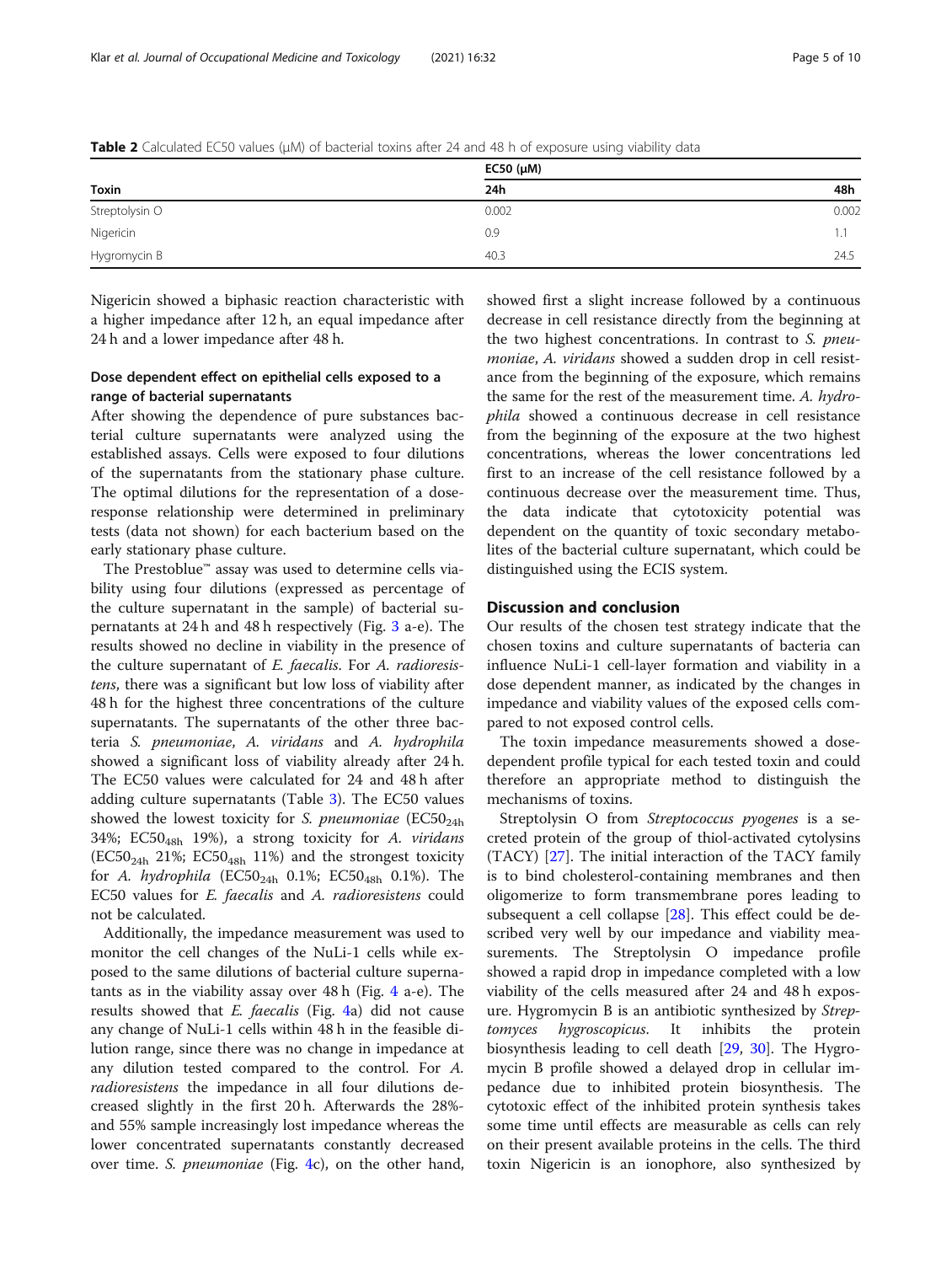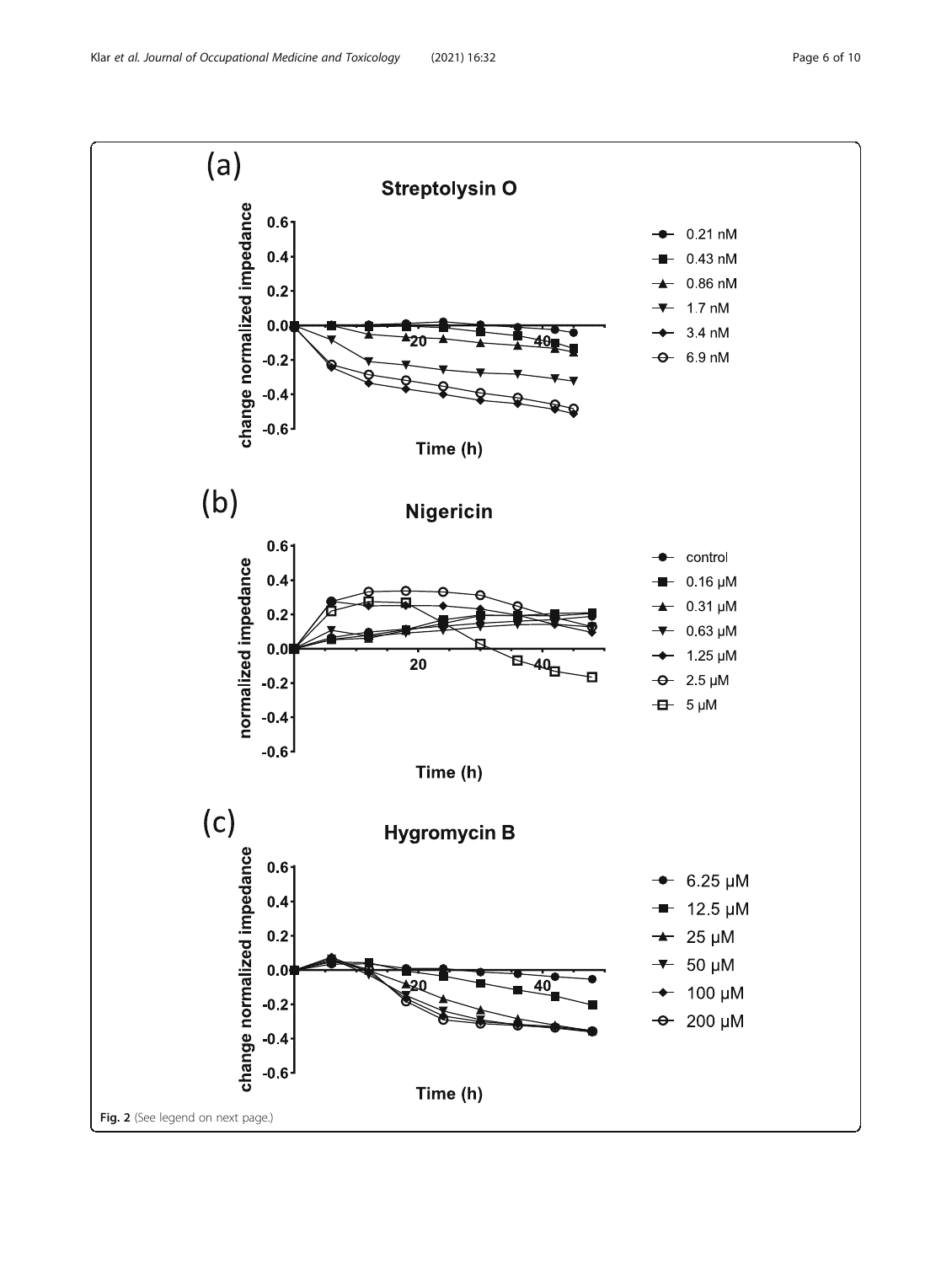<span id="page-6-0"></span>(See figure on previous page.)

Fig. 2 ECIS real-time monitoring of NuLi-1 cells in the presence of bacterial toxins. Streptolysin O (a), Nigericin (b) and Hygromycin (c) were applied at different concentrations to NuLi-1 cells and their effects on the impedance were measured over 48 h. Averages of normalized impedance differences between toxin exposed data and control data are shown from triplicates. Cell culture medium treated cells were used as controls. Impedance was normalized to cell values at the time of toxin addition

Streptomyces hygroscopicus. Nigericin possess a high affinity to monovalent cations such as  $Na + and K +$  and is known to disrupt the ionic balance, thereby affecting the transmembrane potential across the plasma membrane by actively transporting cations [\[31\]](#page-9-0). This in turn leads to an increased osmotic swelling and subsequent cell death due to bursting [[32\]](#page-9-0). Furthermore, Nigericin might inhibit mitochondrial ATP synthesis by changing the intracellular K+ and H+ concentrations, which may change the electrochemical gradient across the inner

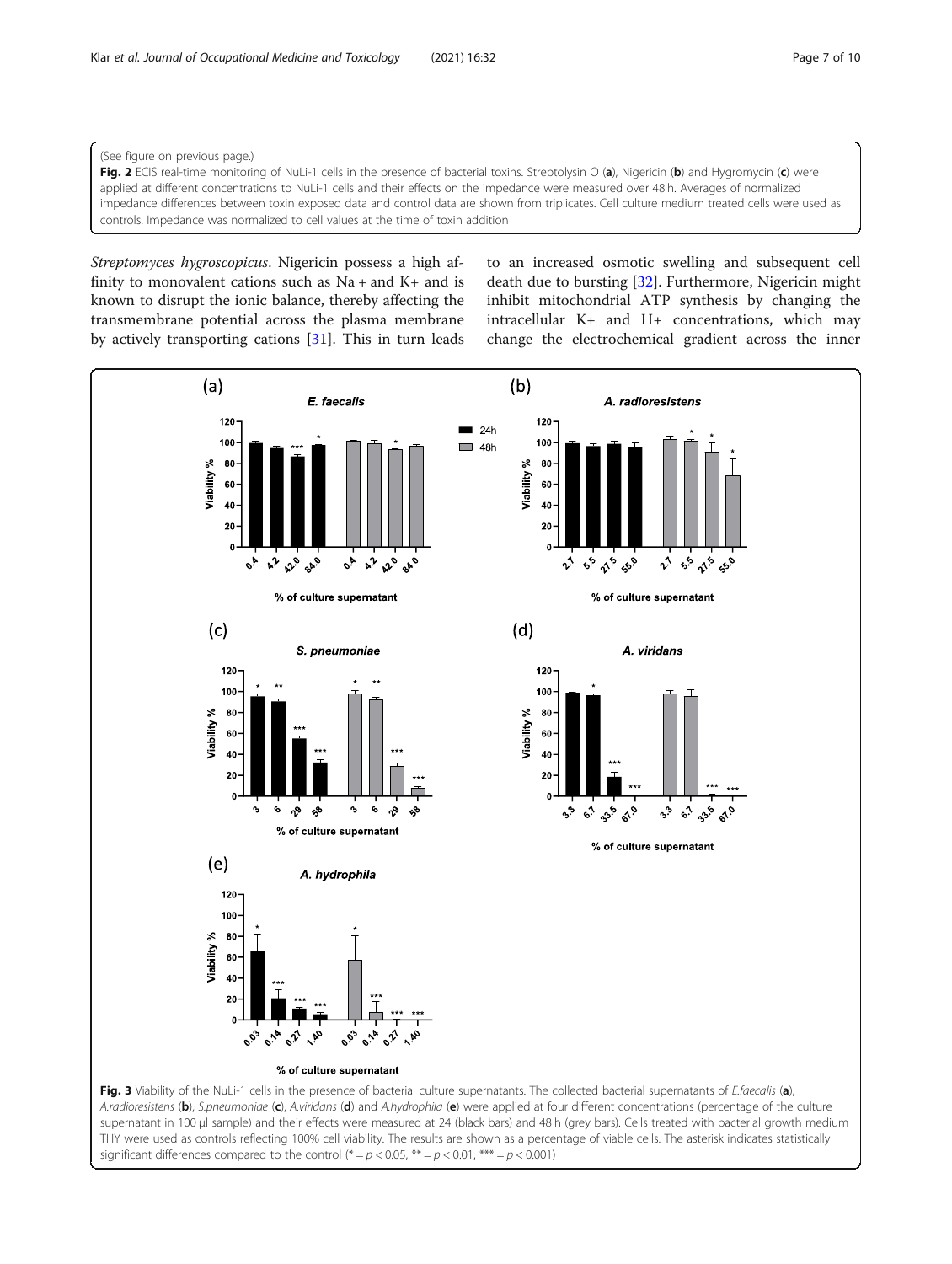<span id="page-7-0"></span>

| <b>Table 3</b> Calculate EC50 values (% of culture supernatants) of |
|---------------------------------------------------------------------|
| bacteria after 24 and 48 hours of exposure using viability data.    |

|                    | EC50 (% culture supernatant) |     |
|--------------------|------------------------------|-----|
| <b>Bacteria</b>    | 24h                          | 48h |
| F. faecalis        |                              |     |
| A. radioresistents |                              |     |
| S. pneumoniae      | 34                           | 19  |
| A. viridans        | 21                           | 11  |
| A. hydrophila      | 0.1                          | 0.1 |

membrane of mitochondria [\[33](#page-9-0)]. The Nigericin impedance profile showed first an increased impedance typical to an osmotic swelling of the cells followed by a decrease in impedance due to the bursting of the cells, what could be also observed microscopically (data not shown).

The effect analysis was also done for culture supernatants of selected bacteria. Based on the literature, we expected cytotoxic effects for E. faecalis [[34](#page-9-0)], S. pneumoniae  $[35, 36]$  $[35, 36]$  $[35, 36]$  $[35, 36]$  $[35, 36]$ , A. hydrophila  $[37, 38]$  $[37, 38]$  $[37, 38]$ ; and A. radioresistens [\[39\]](#page-9-0). For E. faecalis we could not specify any effects using both methods. This could mean that either, the toxin cannot attack lung epithelial cells, as NuLi-1 or the toxin is not present in sufficient amounts or in an insoluble form in the culture supernatant under our chosen laboratory conditions. Earlier studies by Todd showed that hemolytic E. faecalis strains isolated on blood agar exhibited no longer hemolytic activity after cultivation in standard liquid medium. Now, one assumes that the formed cytolysine is present in insoluble form in the medium and therefore no effect is detectable [[25](#page-9-0)]. Since we were not able to detect hemolysis on blood agar of tested culture supernatants of E. faecalis (data not shown), we assume that the hypothesis of a deficient cytolysine production was the reason for the missing effects on the NuLi-1 cells. The production of toxins depends on the selected laboratory conditions like media utilized for cultivation. In order to establish this assay as a standard method, several media should be included in the future. In addition, supporting methods for identifying toxins such as protein identification by mass spectrometry could complement the characterization of tested bacteria. For A. radioresistens, it has been shown, that outer membrane vesicles



(a), A.radioresistens (b), S.pneumoniae (c), A.viridans (d) and A.hydrophila (e) were applied at four different concentrations (percentage of the culture supernatant in 100 μl sample) to NuLi-1 cells and their effects were measured over 48 h. Averages of normalized impedance differences between supernatant exposed data and control data are shown from 3 measured biological replicates. Cells exposed to bacterial growth medium THY were used as controls. Impedance was normalized to values at the time of supernatant addition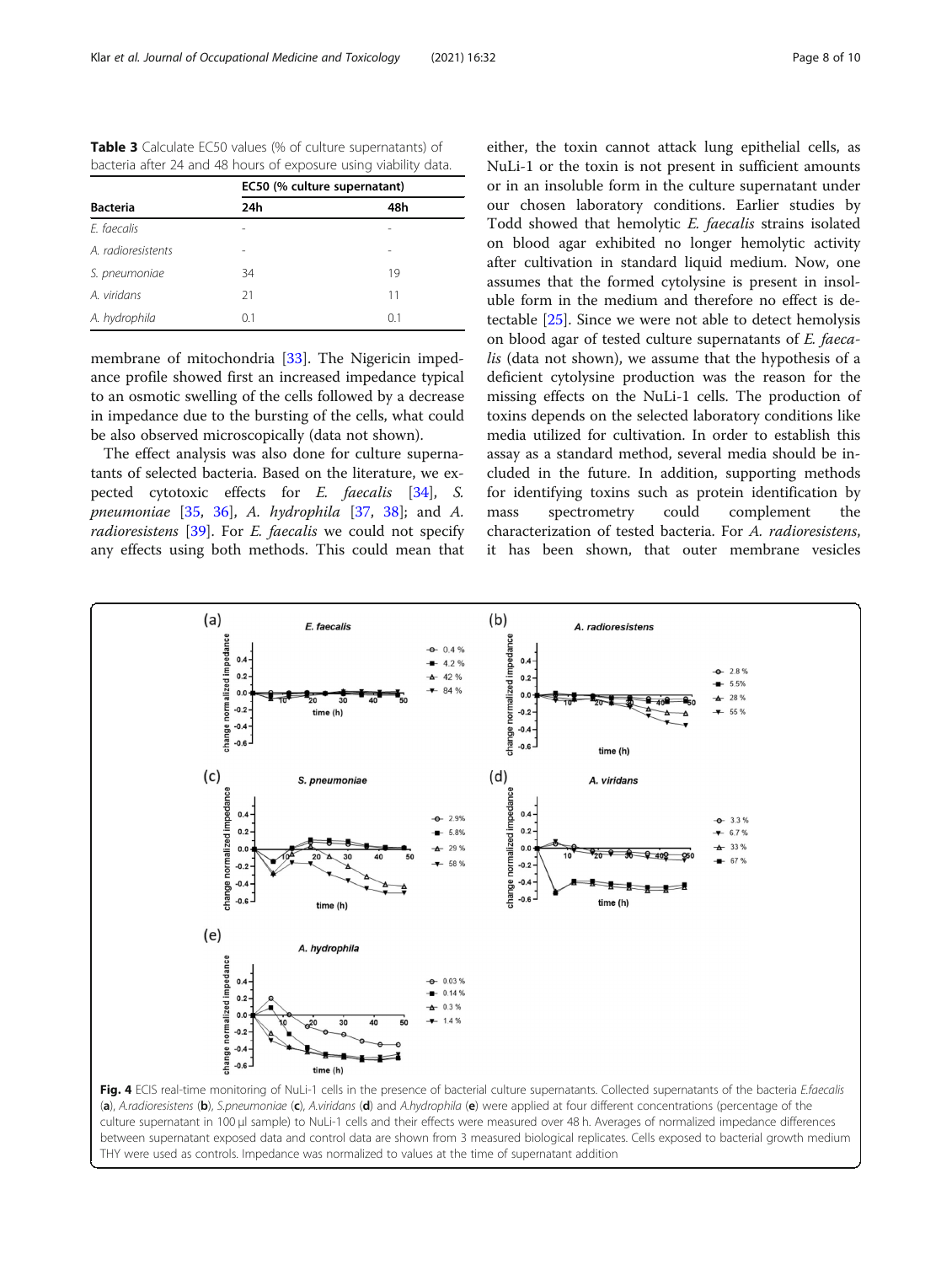<span id="page-8-0"></span>(OMVs) cause a dose-dependent cytotoxicity in HEK-293 cells possibly by inducing apoptosis [[24\]](#page-9-0). Additionally, an OmpA-like protein was identified in OMV fraction; OmpA is already known as a cytotoxic protein secreted from Acinetobacter baumanii [\[22\]](#page-9-0). Our analysis of A. radioresistens with both methods showed a slight cytotoxic effect on the NuLi-1 cells. This occurs recognizably by the ECIS measurement after approximately 36 h of exposure and also resulted in a loss of viability of approx. 30% in the 48-h measurement of the viability measurement. Thus, it is quite possible that A. radioresistens produced cytotoxic outer membrane proteins like the OmpA-like protein or the cytotoxic Lipid A as already published. As expected, S. pneumoniae and A. hydrophila showed also a strong cytotoxic effect using the viability assay and physiological effects using the impedance measurement on the NuLi-1 cells. S. pneumoniae has many known virulence factors like the hyaluronidase and pneumolysin. Pneumolysin belongs like Streptolysin O to the group of thiol-activated cytolysins and can directly damage the host cell leading to lysis [[36\]](#page-9-0). Aeromonas infections present a variety of clinical manifestations triggered by some virulence factors. Extracellular proteins leading to host cell damage are cytotoxic enterotoxins, hemolysins and proteases [\[40](#page-9-0)]. Furthermore, we showed for the first time a strong cytotoxic effect of A. viridans on lung epithelial cells. From the literature, A. viridans is known as an inducer of a robust inflammatory reaction and a strong cytotoxic effect in contact with cultured bovine mammary epithelial cells [[41\]](#page-9-0). Aerococcus is often identified as (bio) indicator organism in bioaerosol studies in poultry and pig plants [[42,](#page-9-0) [43\]](#page-9-0) and is therefore an interesting pathogen in the field of occupational safety and health.

Our data show that both methods in combination used in this study are suitable for describing bacterial toxicities on human lung epithelial cells. The viability test as an endpoint assay describes the cytotoxic effect and allows the description of a toxic bacterium based on the EC50 value. The impedance measurement, in turn, reflects real-time effects in the presence of toxic bacteria on lung epithelial cells. Difference in the mode of action of the used toxins and bacteria on the Nuli-1 cells have to be considered. Even of many cellular activities, such as cell adhesion, spreading, proliferation, physiological activity and different ways to cell death influence the impedance of the cells. Dynamic monitoring of the cell response to a microbiological trigger, measured by ECIS has one clear advantage: compared to conventional endpoint assays that measure one endpoint, it allows a monitoring of the overall cell behavior over time. In addition, it is easy to check whether toxic effects are reversible and/or limitations are maintained in the cell after exposure. Furthermore, it is a label-free method and proves to be a rapid diagnostic tool for analysis of cellular behavior in cell-based in vitro assays. Classical endpoint assays just measure e.g., viability at an endpoint but do not allow considerations on the toxic influence on cells before.

To conclude, even without an extensive analysis cellbased sensor like ECIS would be a powerful tool in combination with a viability endpoint assay, when quick statements about toxicity potentials are needed for the risk assessment of workplaces. In addition, impedance profiles increase the probability for more information about the onset, mode of action and the time course of the toxicity and the ECIS system can be used as future rapid diagnostic tool to indicate health adverse effects to the inhalation of bacteria at workplaces.

#### Abbreviations

ECIS: Electrical cell-substrate impedance sensing; PB: Prestoblue™; SLO: Streptolysin O; HGB: Hygromycin B; N: Nigericin; THY: Todd Hewitt Broth + 0.5% yeast extract medium; AECBM: Serum-free airway epithelial cell-base medium; EC50: Half maximal effective concentration; cfu: Colony-forming units; hTERT: Human telomerase reverse transcriptase

#### Acknowledgements

Not applicable.

#### Authors' contributions

SK and DCP designed the study. SK carried out the data & statistical analysis. SK drafted the manuscript. JR performed various toxicological tests and NH prepared culture supernatants. DCP, GL and UJ revised the manuscript. All authors participated in the study conception and coordination and read and approved the final manuscript.

#### Funding

This study has no external funding. Open Access funding enabled and organized by Projekt DEAL.

#### Availability of data and materials

Not applicable.

#### Declarations

Ethics approval and consent to participate Not applicable.

#### Consent for publication

Not applicable.

#### Competing interests

the authors declare that they have no competing interests.

#### Received: 12 March 2021 Accepted: 12 July 2021 Published online: 12 August 2021

#### References

- 1. Poole CJM, Basu S. Systematic review: occupational illness in the waste and recycling sector. Occup Med (Lond). 2017;67(8):626–36. [https://doi.org/10.1](https://doi.org/10.1093/occmed/kqx153) [093/occmed/kqx153](https://doi.org/10.1093/occmed/kqx153).
- 2. Madsen AM, Matthiesen CB. Exposure to aerosols during high-pressure cleaning and relationship with health effects. Ann Agric Environ Med. 2013; 20(3):420–5.
- 3. Liebers V, Raulf-Heimsoth M, Bruning T. Health effects due to endotoxin inhalation (review). Arch Toxicol. 2008;82(4):203–10. [https://doi.org/10.1007/](https://doi.org/10.1007/s00204-008-0290-1) s00204-008-0290-1
- 4. Basinas I, Sigsgaard T, Kromhout H, Heederik D, Wouters IM, Schlunssen V. A comprehensive review of levels and determinants of personal exposure to